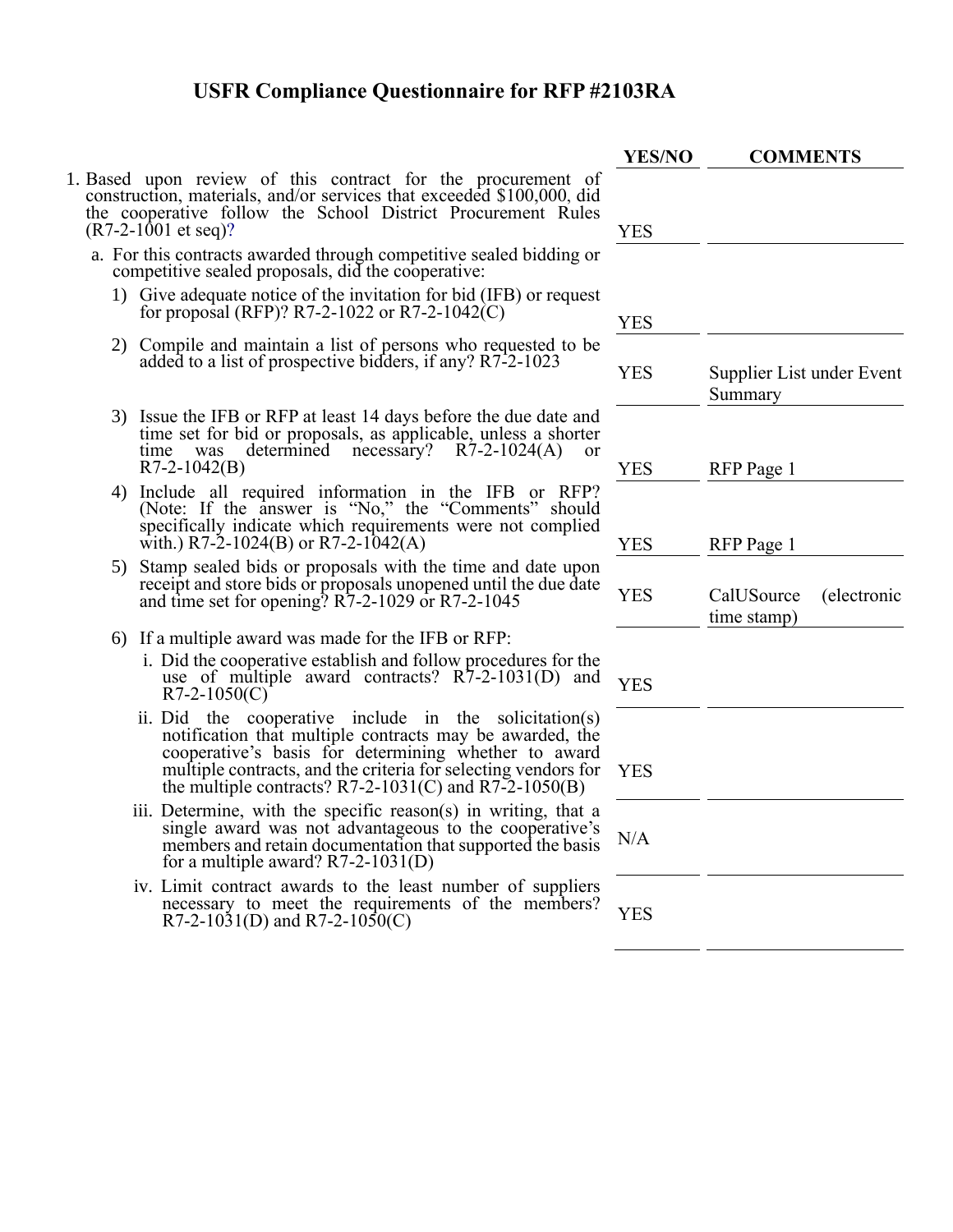|                                                                                                                                                                                                                                                                                                                                                                                                                          | <b>YES/NO</b> | <b>COMMENTS</b>                            |
|--------------------------------------------------------------------------------------------------------------------------------------------------------------------------------------------------------------------------------------------------------------------------------------------------------------------------------------------------------------------------------------------------------------------------|---------------|--------------------------------------------|
| For contracts where only one responsive bid or proposal was<br>$\gamma$<br>received, determine that the price submitted was fair and<br>reasonable, and that either other prospective offerors had<br>reasonable opportunity to respond or there was not adequate<br>time for resolicitation, and retain documentation that<br>supported the basis for the determination? R7-2-1032 or<br>$R7-2-1046(A)(1)$              | N/A           |                                            |
| b. For this contract awarded through competitive sealed bidding, did<br>the cooperative award the contracts to the lowest responsible and<br>responsive bidder whose bid conformed, in all material respects,<br>to the requirements and evaluation criteria set forth in the IFB?<br>(Note: If the answer is "No," the "Comments" should specifically<br>indicate which requirements were not complied with.) R7-2-1031 | N/A           |                                            |
| c. For this contract awarded through competitive sealed proposals,<br>did the cooperative award the contract to the offeror whose<br>proposal was determined, with the specific reason(s) in writing, to<br>be most advantageous to the cooperative's members based on the<br>factors set forth in the RFP and retain documentation that<br>supported the determination? R7-2-1050                                       | <b>YES</b>    |                                            |
| 2. Did the cooperative have signed conflict-of-interest disclosures filed<br>for any employee or nonemployee evaluation committee members?<br>R7-2-1008 and R7-2-1015                                                                                                                                                                                                                                                    | NO            | UCOP does not use Non-<br>Disclosure Forms |
| 3. If the cooperative used a qualified select bidders list to procure<br>construction services, did the cooperative comply with requirements<br>of R7-2-1101?                                                                                                                                                                                                                                                            | N/A           |                                            |
| 4. If the cooperative used construction-manager-at-risk, design-build, or<br>job-order-contracting to procure construction services, did the<br>cooperative comply with the requirements of R7-2-1100 through<br>$R7-2-1115?$                                                                                                                                                                                            | N/A           |                                            |
| 5. If the cooperative procured goods and services using reverse auctions<br>or electronic bidding, did the cooperative comply with the<br>requirements of R7-2-1018, R7-2-1021, or R7-2-1041?                                                                                                                                                                                                                            | N/A           |                                            |
| 6. For purchases made through the Simplified School Construction<br>Procurement Program, did the cooperative follow the requirements of<br>R7-2-1033? (Note: If the answer is "No," the "Comments" should<br>specifically indicate which requirements were not complied with.)                                                                                                                                           | N/A           |                                            |
| 7. If the cooperative used multi-term contracts for any of the contracts<br>tested in question 1:                                                                                                                                                                                                                                                                                                                        |               |                                            |
| Were the terms and conditions of renewal or extension, if any,<br>a.<br>included in the IFB or RFP? A.R.S. $\S15-213(K)$ and R7-2-1093                                                                                                                                                                                                                                                                                   | <b>YES</b>    | <b>UC Purchasing Agreemen</b>              |
| b. For materials or services and contracts for job-order-contracting<br>construction services that were entered into for more than 5<br>years, did the cooperative determine in writing, before the<br>procurement solicitation was issued, that a contract of longer<br>duration would be advantageous to its members? A.R.S.<br>$\S15-213(K)$ and R7-2-1093                                                            | N/A           |                                            |
| 8. Did the cooperative prevent additional purchases by new members<br>that would materially change the volume of goods or services<br>estimated in the original solicitation? R7-2-1011                                                                                                                                                                                                                                  | N/A           |                                            |